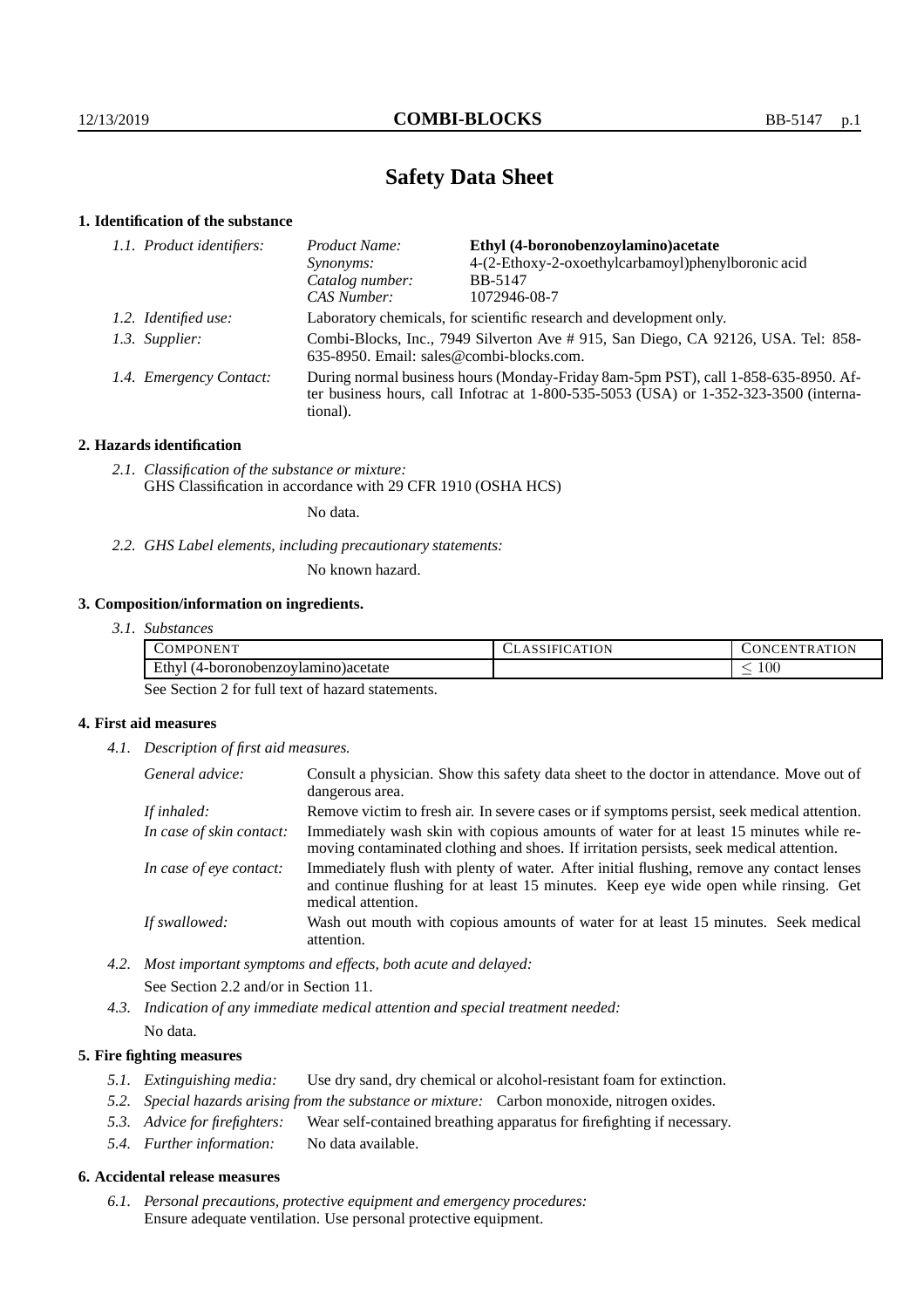|                                                                                                               | 6.2. Environmental precautions:                                                |                                                                                                                                                                                                                                                                                                                        |  |  |
|---------------------------------------------------------------------------------------------------------------|--------------------------------------------------------------------------------|------------------------------------------------------------------------------------------------------------------------------------------------------------------------------------------------------------------------------------------------------------------------------------------------------------------------|--|--|
|                                                                                                               |                                                                                | Should not be released into the environment. See Section 12 for additional ecological information.                                                                                                                                                                                                                     |  |  |
|                                                                                                               | 6.3. Methods and materials for containment and cleaning up:                    |                                                                                                                                                                                                                                                                                                                        |  |  |
|                                                                                                               | Sweep up or vacuum up spillage and collect in suitable container for disposal. |                                                                                                                                                                                                                                                                                                                        |  |  |
| 6.4. Reference to other sections:                                                                             |                                                                                |                                                                                                                                                                                                                                                                                                                        |  |  |
| Refer to protective measures listed in Sections 8 and 13.                                                     |                                                                                |                                                                                                                                                                                                                                                                                                                        |  |  |
|                                                                                                               | 7. Handling and storage                                                        |                                                                                                                                                                                                                                                                                                                        |  |  |
|                                                                                                               |                                                                                | 7.1. Precautions for safe handling: Avoid contact with skin and eyes. Avoid inhalation of vapour or mist. Keep away<br>from sources of ignition - No smoking. Take measures to prevent the build up of electro-<br>static charge. For precautions see section 2.2.                                                     |  |  |
|                                                                                                               |                                                                                | 7.2. Conditions for safe storage, including any incompatibilities: Keep container tightly closed in a dry and well-ventilated<br>place. Containers which are opened must be carefully resealed and kept upright to prevent<br>leakage.                                                                                 |  |  |
|                                                                                                               | 7.3. Specific end use(s):                                                      | Laboratory chemicals, for scientific research and development only.                                                                                                                                                                                                                                                    |  |  |
|                                                                                                               | 8. Exposure Controls / Personal protection                                     |                                                                                                                                                                                                                                                                                                                        |  |  |
|                                                                                                               | 8.1. Control parameters:                                                       |                                                                                                                                                                                                                                                                                                                        |  |  |
| Components with workplace control parameters: Contains no substances with occupational exposure limit values. |                                                                                |                                                                                                                                                                                                                                                                                                                        |  |  |
|                                                                                                               | 8.2. Exposure controls:                                                        |                                                                                                                                                                                                                                                                                                                        |  |  |
|                                                                                                               |                                                                                | Appropriate engineering controls: Ensure that eyewash stations and safety showers are close to the workstation<br>location. Ensure adequate ventilation, especially in confined areas.                                                                                                                                 |  |  |
|                                                                                                               | Personal protective equipment:                                                 |                                                                                                                                                                                                                                                                                                                        |  |  |
|                                                                                                               | Eye/face protection:                                                           | Wear appropriate protective eyeglasses or chemical safety goggles as described by OSHA's<br>eye and face protection regulations in 29 CFR 1910.133 or European Standard EN166.                                                                                                                                         |  |  |
|                                                                                                               | Skin protection:                                                               | Handle with gloves. Gloves must be inspected prior to use. Use proper glove removal<br>technique (without touching glove's outer surface) to avoid skin contact with this product.<br>Dispose of contaminated gloves after use in accordance with applicable laws and good<br>laboratory practices. Wash and dry hands |  |  |
|                                                                                                               | <b>Body Protection:</b>                                                        | Complete suit protecting against chemicals, Flame retardant antistatic protective clothing.,<br>The type of protective equipment must be selected according to the concentration and<br>amount of the dangerous substance at the specific workplace.                                                                   |  |  |
|                                                                                                               | Respiratory protection:                                                        |                                                                                                                                                                                                                                                                                                                        |  |  |

Control of environmental exposure: Prevent further leakage or spillage if safe to do so. Do not let product enter drains.

# **9. Physical and chemical properties**

*9.1. Information on basic physical and chemical properties*

| (a)     | Appearance:                                   | Solid          |
|---------|-----------------------------------------------|----------------|
| (b)     | Odour:                                        | No data        |
| (c)     | Odour Threshold:                              | No data        |
| (d)     | $pH$ :                                        | No data        |
| (e)     | Melting point/freezing point:                 | $150 - 160$ °C |
| (f)     | Initial boiling point and boiling range:      | No data        |
| (g)     | Flash point:                                  | No data        |
| (h)     | Evaporatoin rate:                             | No data        |
| (i)     | Flammability (solid, gas):                    | No data        |
| (j)     | Upper/lower flammability or explosive limits: | No data        |
| (k)     | Vapour pressure:                              | No data        |
| (1)     | Vapour density:                               | No data        |
| (m)     | Relative density:                             | No data        |
| (n)     | Water solubility:                             | No data        |
| $\circ$ | Partition coefficient: n-octanol/water:       | No data        |
| (p)     | Auto-ignition:                                | No data        |
| (q)     | Decomposition temperature:                    | No data        |
| (r)     | Viscosity:                                    | No data        |
| (s)     | Explosive properties:                         | No data        |
| (t)     | Oxidizing properties:                         | No data        |
|         |                                               |                |